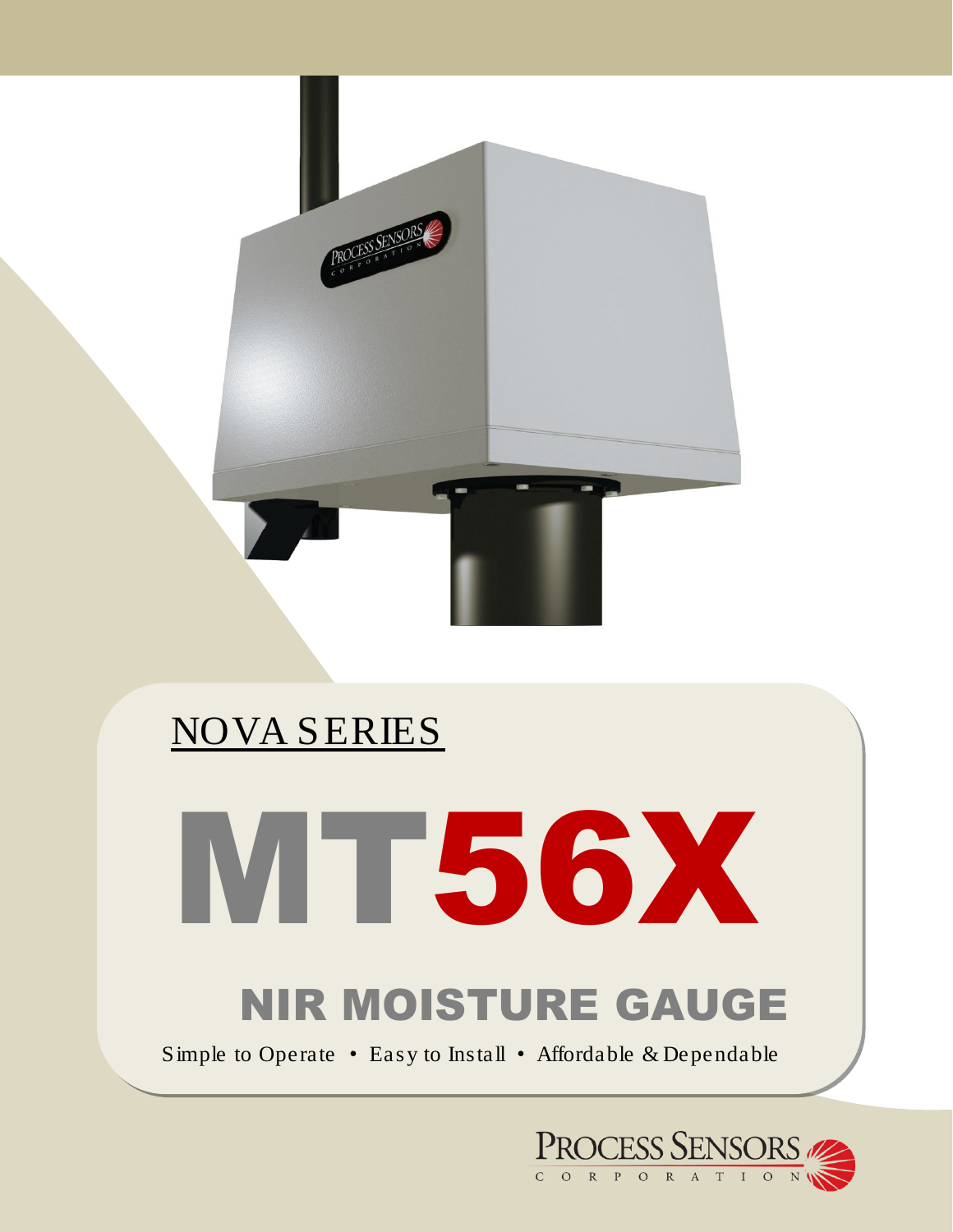

# NOVA SERIES **MT56X**

## NEAR INFRARED (NIR) TRANSMITTER



## MT56X-SA **Stand Alone Configuration**

- Connects directly to host computers
- No Operator Interface required
- Powered at the MT56X Transmitter
- All Analog Outputs, Digital and Ethernet interfaces directly from the Transmitter
- 5.7" Operator Interface/Display (optional)

## **Stand Alone Configuration**



#### **System Configuration**





## MT56X-SC **System Configuration**

- Transmitter connects to Operator Interface
- Transmitter powered from Operator Interface
- All Analog Outputs, Digital and Ethernet interfaces from Operator Interface
- Large 5.7" high resolution Touchscreen



## Computer Software



Process Sensors Corporation (PSC) Viewer Software is a proprietary Windows-based package. It monitors all MT56X functions and allows an operator to insert set-up parameters, perform or adjust calibrations, select product codes, examine internal diagnostic values and view trends of moisture and temperature.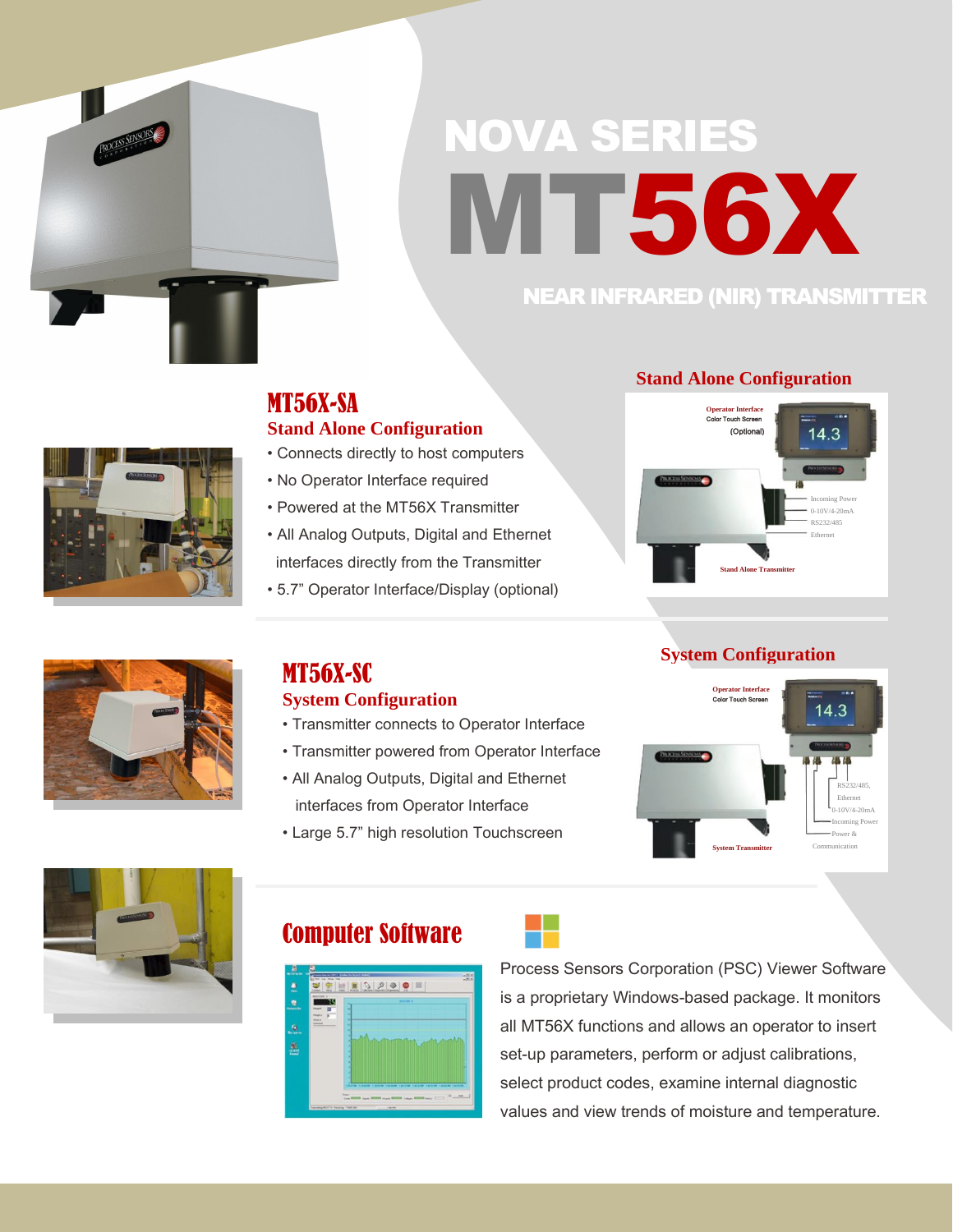#### Nova Series

### A Reliable, Rugged and Accurate Transmitter

Each MT56X measurement produces analog and digital outputs for control. An Ethernet interface is available as an option. The MT56X is made up of 5 basic components: a quartz halogen lamp, a filter wheel motor, multiple NIR interference filters in a rotating filter wheel assembly, a Lead Sulfide detector and a single "smart" circuit board.

The MT56X is fully modular – each of these components can be replaced in the field within minutes.

### The Near Infrared (NIR) Operating Principle

Light from the lamp is directed through the rotating, narrow band-pass NIR filters. The filters separate the light into NIR wavelengths, selected specifically by PSC for the measurement and application being performed. The NIR light is then directed onto the product being measured, normally on a conveyor belt or moving web.

Subsequently, the light reflected off of the product is captured by a mirror and focused onto a Lead sulfide detector. The detector's microvolt output is then taken by the on-board "smart" circuit board and converted into percent moisture or other engineering units.

## MT56X Features & Improvements

- New micro controller, high performance, dual core architecture. One core dedicated to NIR signal acquisition, the other programmed to manage computations and communications options
- Samples entire NIR signal train for increased measurement accuracy
- Filter wheel speed adjustment through software
- Temperature controlled PbS detector for enhanced stability
- Built in cooling panel and Air Purge Assembly
- Ergonomically sound IP67 steel enclosure

**O–H for Moisture & Alcohol C–H for Oils, Fats, Adhesives & Plastics N–H for Proteins, Ammonia & Amines**

**Typical constituents include:**

#### **Typical applications include:**

#### **Wood Products**

- Particle board
- Fiberboard
- Hardboard
- Hog Fuels
- Medium Density
- Oriented Strandboard

Fiberboard

#### **Food Products**

- Snack Foods
- Pet Foods
- Coffee
- Starches
- Cereals
- Soy Bean &
- Corn Meals
- Milk powders
- Cookies & **Crackers**

#### **Tobacco Products**

• Reconstituted

• Chewing Tobacco

• Pressure Sensitive

 Adhesives • Carbonless

• PVB Films

- Expanded
- Stems
- Cut

#### **Paper Converting**

• Moisture &

#### Coatweights

• Re-moisturizing

• Hot Melts

- Coatings
- Extruded Plastics
- **Chemicals & Minerals**
- Crumb Rubber • PVC Powders

• Ceramics

- Plastic Chips
- Detergents
- Soaps
- $\sim$  Ores



- Whole Leaf
- Lamina Strips